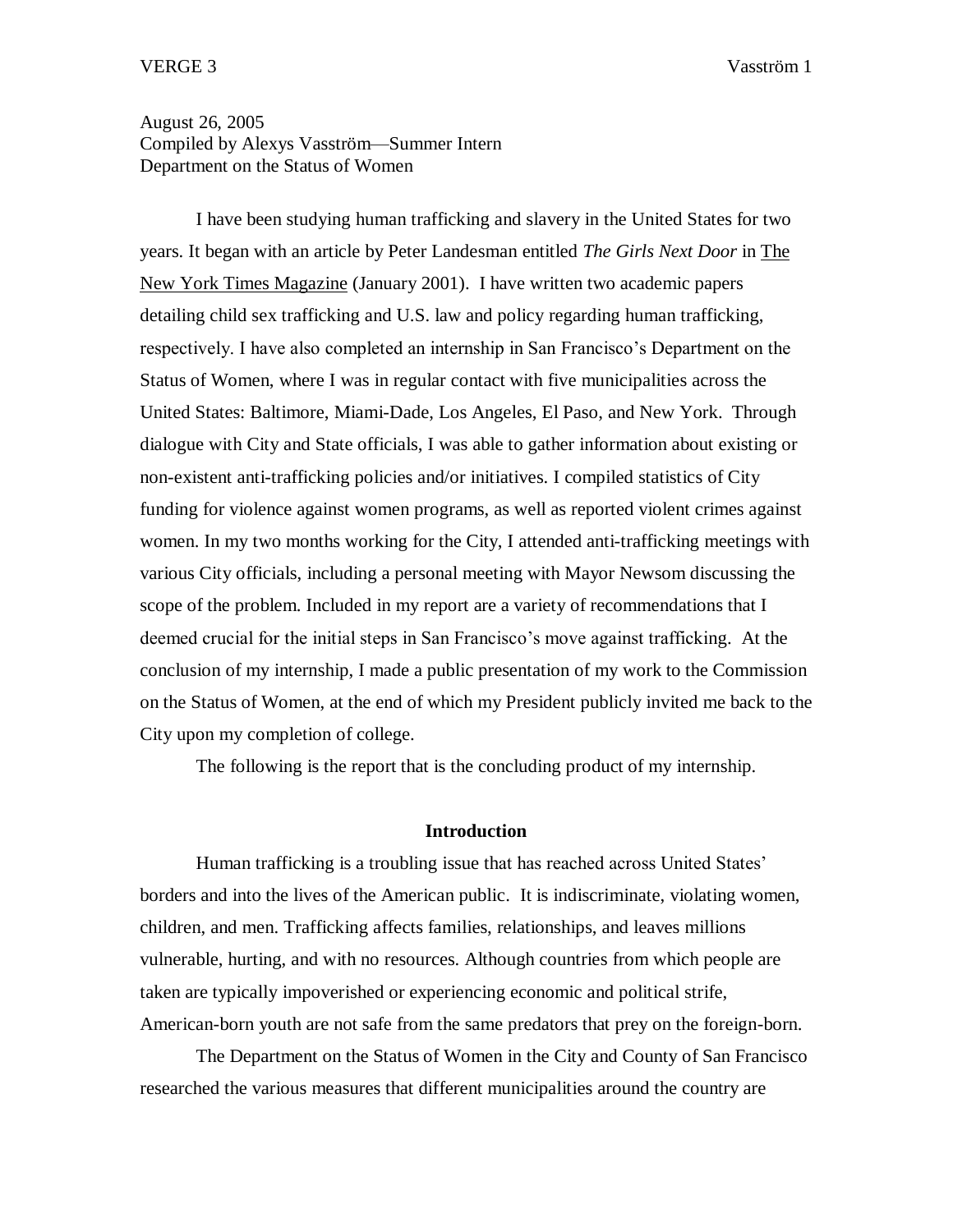taking to address the problem of human trafficking and to identify advantageous additions to existing or non-existent policies.

We contacted the Los Angeles Police Department, the New York Commission on the Status of Women, the Miami-Dade Domestic Crimes Unit and Bureau, the El Paso Police Department, the El Paso Human Trafficking Task-Force, the Baltimore Commission on the Status of Women, the Baltimore Police Department's Crime Analysis Bureau, and a variety of other governmental and non-governmental organizations in order to determine local responses to trafficking and violence against women programming. The Department asked a series of questions:

- How much funding do departments allot for Violence against Women (VAW) programs?
- The amount of funding cities receive from federal agencies to address the current problem of human trafficking
- Do city budgets include anti-trafficking measures?
- Do city-funded or privately-funded human trafficking shelters exist within municipality limits?
- Has a task force been established to combat the issue of human trafficking?
- Have city-wide protocols been developed in response to trafficking?
- What are the recorded statistics of VAW in individual municipalities for the past three years?

We found a lack of gender-differentiation in many violent crime statistics, particularly in the realms of domestic violence and sexual assault. Whereas domestic violence can affect men and women, and can be perpetuated by both men and women, there are few—if any—cognitive breakdowns of gender analyses. When questioning the lack of gender studies, we were told that cities "save millions of dollars" by passing the recording of gender. In most cases, in order to attain gender-specific information, one must sit down with each individual case file and determine manually whether each victim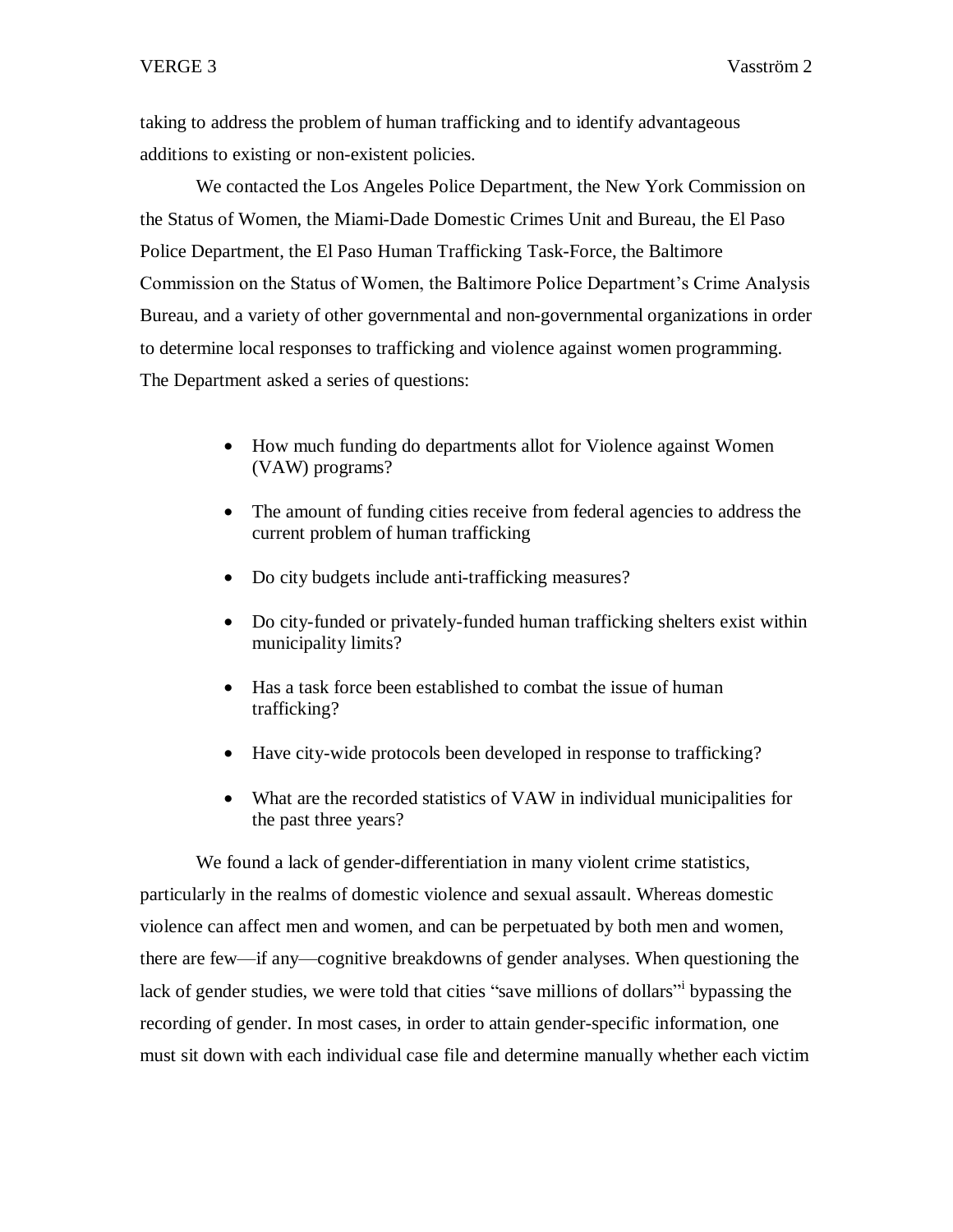and/or offender were female or male. The result of not having readily-available gender statistics makes the study of violent crime against women difficult to analyze.

The Department on the Status of Women in the City and County of San Francisco receives more funding than any other municipality surveyed for VAW programs, providing crisis intervention and advocacy services; prevention, education, and training programs; and shelter and transitional housing services. Our goal was to find another municipality which receives more city funding and has created a more comprehensive anti-trafficking agenda.

We find that some municipalities have enacted comprehensive trafficking policies. While using the existing work of others as a model, as well as utilizing the monies we are allocated from our City, we hope to influence the beginning of a national trend towards victim-recognition and assistance, as well as induction of policy created with the protection of the victim and heavy prosecution of the trafficker in mind.

### **History**

In 1998, President Clinton, recognizing the impact of trafficking and violence against women, issued the first *Presidential Directive on Steps to Combat Violence against Women and Trafficking in Women and Girls*. In the directive, President Clinton described the trafficking of humans for exploitation as a "fundamental human rights violation.<sup>"ii</sup> The Administration committed itself to taking critical action against the trafficking of human beings in a global context. Through dialogue with various Asian countries, such as those in the Mekong Region (including Thailand, Cambodia, Vietnam, and Laos), funds were allocated for the reintegration of women sent back to their home countries upon release from United States' custody. Money was also allocated for the return of victims to Bosnia and Herzegovina.

In 1999, the United States, in conjunction with Japanese officials and the International Organization for Migration (IOM), conducted a two-week training program on illegal migration and trafficking in women and children at the International Law Enforcement Academy in Bangkok, Thailand. At the 1999 Organization for Security and Cooperation in Europe (OSCE) conference, the United States stressed the relevance of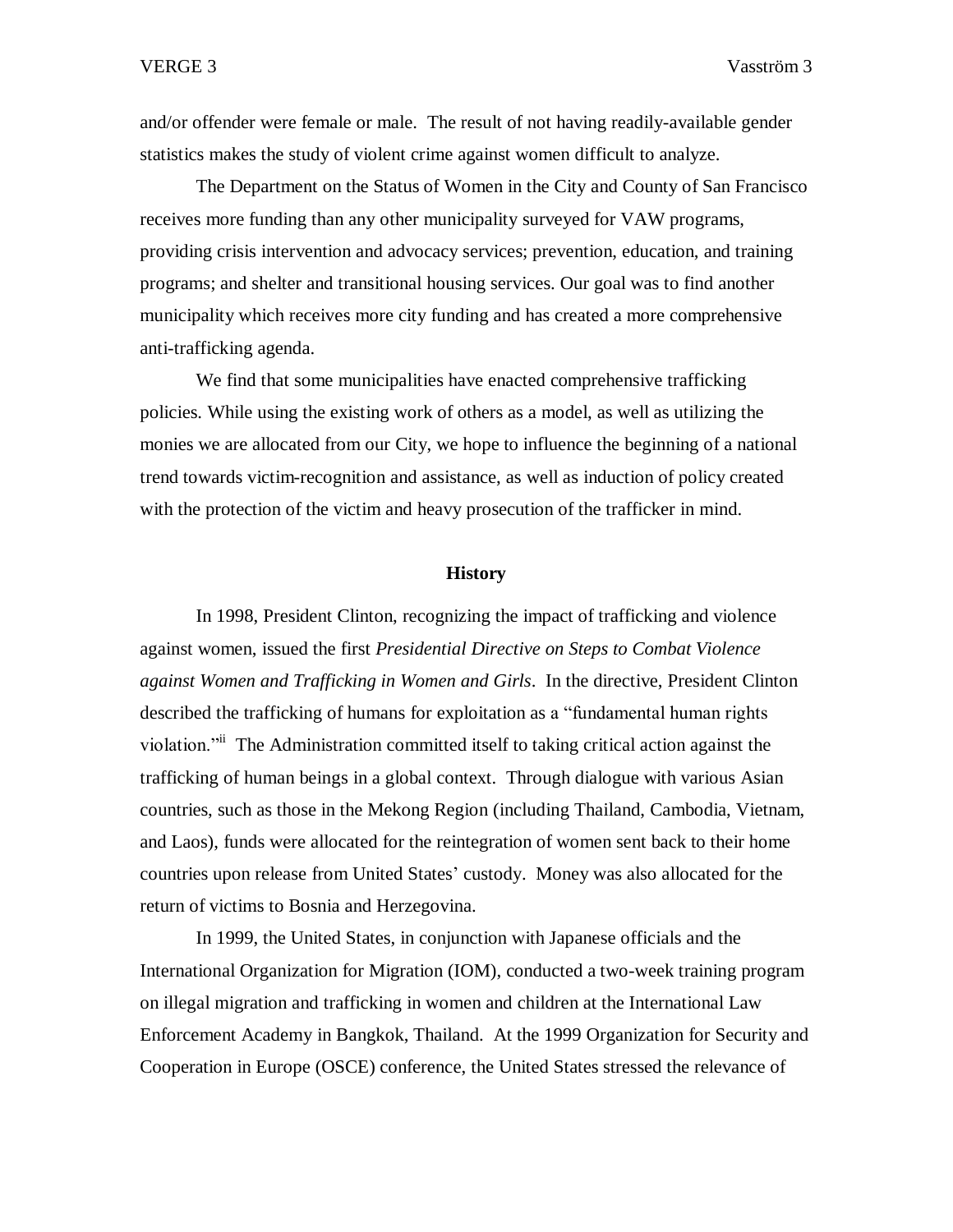human trafficking in the OSCE region and, together with summit participants, called for the implementation of the *Action Plan to Combat Trafficking* by all OCSE member states.

In October 2000, Congress and President George W. Bush signed into law the *Trafficking Victims Protection Act* (TVPA) (Public Law 106-386). Prior to the enactment of TVPA, no comprehensive federal law existed to protect the victims of trafficking or to prosecute their traffickers. The TVPA was created with three goals in mind: 1) to prevent human trafficking overseas; 2) to protect victims and provide them with the resources necessary to establish a healthy life in the United States with U.S. federal support; and 3) to prosecute traffickers under federal statutes.

In 2001, the United States published its first *Assessment of U.S. Government Activities to Combat Trafficking in Persons*. The report was created in order to gauge the progress of the United States' implementation of the TVPA. It included a comprehensive review of current policies, suggestions for the future, and alternative paths to existing policy.

In 2003, the *Trafficking Victims Protection Reauthorization Act* (TVPRA) (Public Law 108-193) was passed. The TVPRA includes legislation that failed to be included in the TVPA, yet was found to be relevant and important in years following. The first *Trafficking in Persons Report,* examining the progress of the international community in the battle against trafficking and exploitation, was issued in 2003. This report has been repeated annually since.

Over the past four years, President George W. Bush has appealed to the United Nations on various occasions, calling for action against the trafficking and enslavement of human beings for commercial purposes. The Bush Administration has pledged over \$300 million during its two terms in office—the money being delegated to various countries across the globe.

The issue of trafficking and human slavery has finally reached the limelight. The international community recognizes the problem and pledges to stop it. The fight is not over, solutions have not been discovered. As long as the trade continues, the fight against slavery will not end. It is up to us to battle this "special kind of evil."<sup>iii</sup>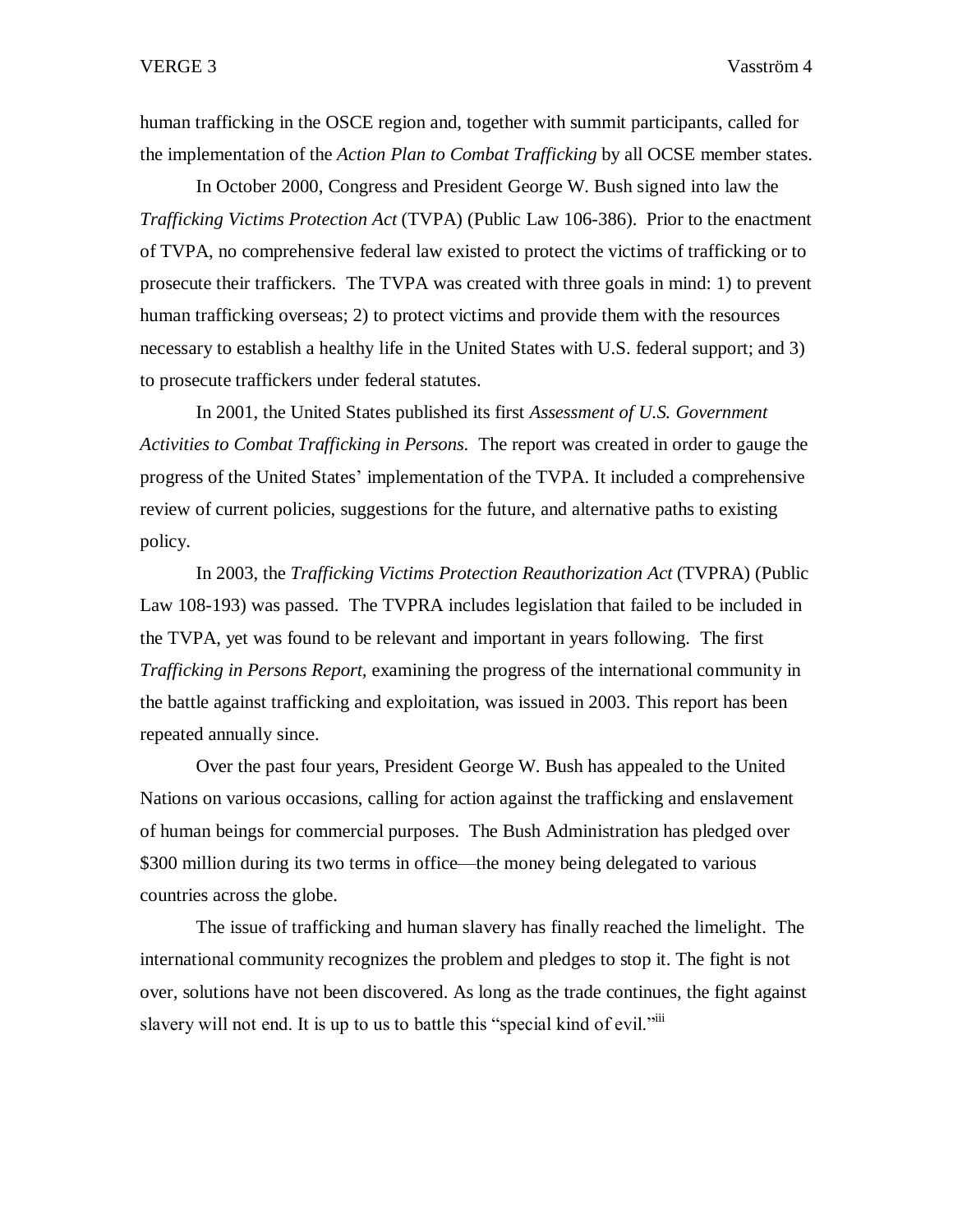# **Methodology**

The Department on the Status of Women undertook a research-based study to understand trends of reported violence against women in specific municipalities in the United States, as well as gather numbers of city-funding for VAW programs and local anti-trafficking agendas.

The municipalities surveyed were selected with two primary criteria: 1) cities that have anti-trafficking policies in place and/or have a potentially high trafficked population and 2) cities similar in population size to San Francisco. We surveyed public officials, discussed various policies, solutions, and non-governmental strides with members of nongovernmental organizations, contacted crime analysts, and studied various statistical records regarding VAW and other issues relevant to women in order to make this report as comprehensive as possible. Whenever possible, the data presented in this report has been derived directly from primary sources rather than from secondary sources or summaries. Unfortunately, much of the report regarding domestic trafficking and statistics of violence against women is speculative, as there is a lack of statistical data, effective record-keeping, and the nationally-recognized problem of infrequency of reporting.

# **Demographics**

- As of 2004, San Francisco holds the largest Asian population of the five cities surveyed, Asians comprising 30.8% of the city's recorded 744,230 inhabitants.
- As of 2004, El Paso holds the largest percentage of Latin/Hispanic<sup>iv</sup> population in the five cities surveyed: Latins/Hispanics comprising 78.2% of the city's recorded 563,662 inhabitants. Miami-Dade comes up second with 57.3% of their population being of Latin/Hispanic origin and Los Angeles is third with 44.6%.
- As of 2004, New York has the highest overall population with 8,104,079 inhabitants. Los Angeles has 3,845,541, then Miami-Dade with 2,363,600, San Francisco with 744,230, Baltimore with 636,251, and El Paso remaining with 563,662 registered inhabitants. It is important to remember that these are people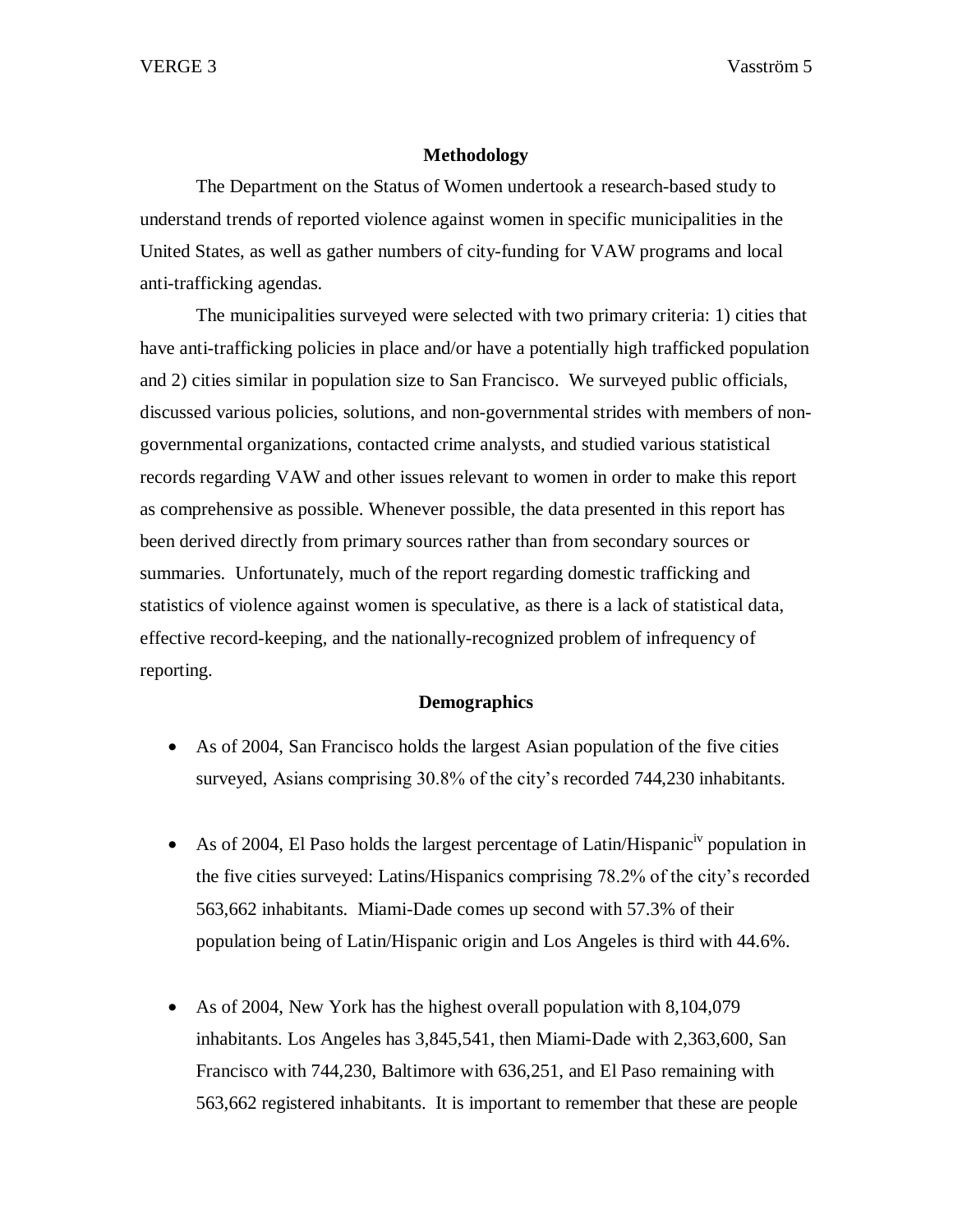who are detected and recorded; the numbers do not reflect any immigrants of illegal status, homeless, or those who have been brought to the United States through secretive and coercive measures.

### **Anti-Trafficking Procedures and Protocol**

We found that most municipalities addressed the issue of trafficking. Unfortunately, some municipalities had abandoned anti-trafficking measures for various reasons, had no prior or existing policies, or were completely unaware of the scope of human trafficking, specifically of any trafficking that occurred within their municipality or state borders.

### $\triangleright$  Los Angeles, California

The Los Angeles Commission on the Status of Women established an antitrafficking program in April 2004. The program started with a motion by Councilman Tony Cardenas to create interagency protocols to address the problem of sex trafficking. A community outreach forum was created in order to inform the public about trafficking, as well as an established training component to train community-based organizations (CBOs) and enforcement officials about the signs and responses to trafficking and trafficking victims. Los Angeles created a task force, but it was disbanded after 9 months.

Over the period of those 9 months, through task force meetings with local, state, and federal agencies, the City of Los Angeles created a list of recommendations in the areas of: 1) outreach; 2) education; 3) protocols; and 4) law enforcement. In order to put these recommendations into action, they are still searching for federal funding. These recommendations include protocol developing ways to educate the public and train public officials. A press conference was held on Sept 27, 2005 revealing Los Angeles' new public awareness campaign, which their task force deemed to be the most important endeavor in the initial fight against trafficking of persons.

The conclusion of the 9-month task force was a recommendation to disband the force and, in the meantime, working from the other recommendations, create a working collaborative called Trafficking and Slavery Cooperative (TASC). The goal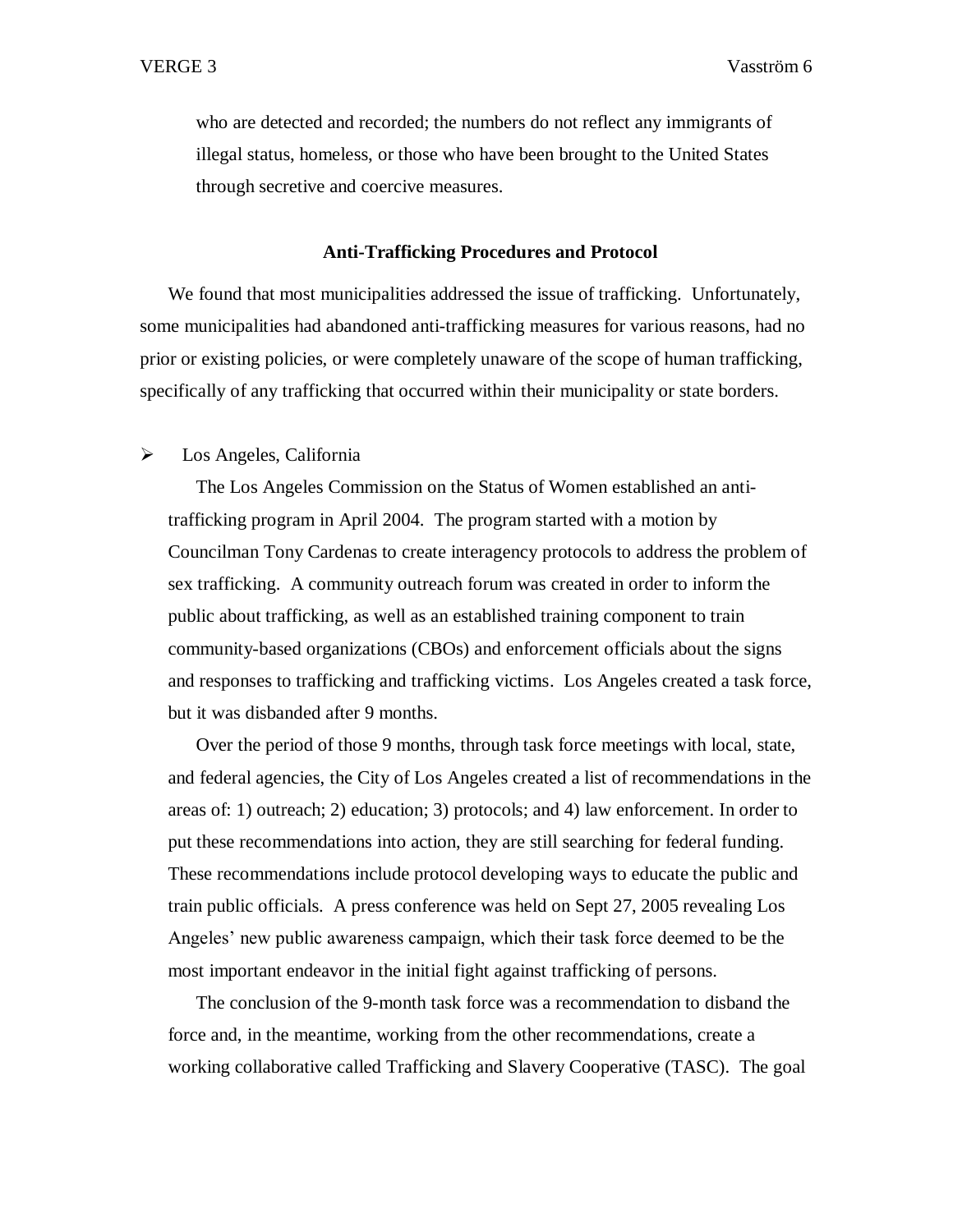of this cooperative is to convene, discuss, make more recommendations, write protocols and lobby for funding. As of October 2005, TASC has not yet banded.

Despite the fact that TASC has not yet coalesced, the Los Angeles Commission on the Status of Women has held a number of round-table discussions with a variety of non-profits, for-profits, governmental organizations, and the Los Angeles Police Department, discussing what services are immediately available and what services need to be offered. As a result of these meetings, there have been some conclusions: L.A.'s Vice Division needs better investigation methods when potential victims are found in order to determine whether the men, women, or children are victims of trafficking. There should also be a designated safe-place for people who are undergoing determinative investigation. The Commission has made a recommendation to the police department to allow a thirty-day waiting period for victims to come forward with information regarding trafficking. This waiting period has not yet been enacted.

The findings of the initial task force have been submitted for review to city government agencies. The Commission on the Status of Women in Los Angeles is vying for anti-trafficking monies from the Community Development Department, the California Analyst Office (CAO), and the Los Angeles Mayor's Office of Criminal Justice. The Los Angeles Commission on the Status of Women is currently being reviewed by the CAO and trying to get full approval of recommendations so they can be implemented.

They are also working together with Councilman Cardenas to get federal funding and are working with his office and the Washington D.C. National Campaign (through Health and Human Resources Department) as well as the Office of Refugee Resettlement. They are working to tie-in and partner with a new or pre-existing movement to get a coalition of organizations to work on a conjunctive public awareness campaign, as this was the headlining recommendation of the 9 month task force.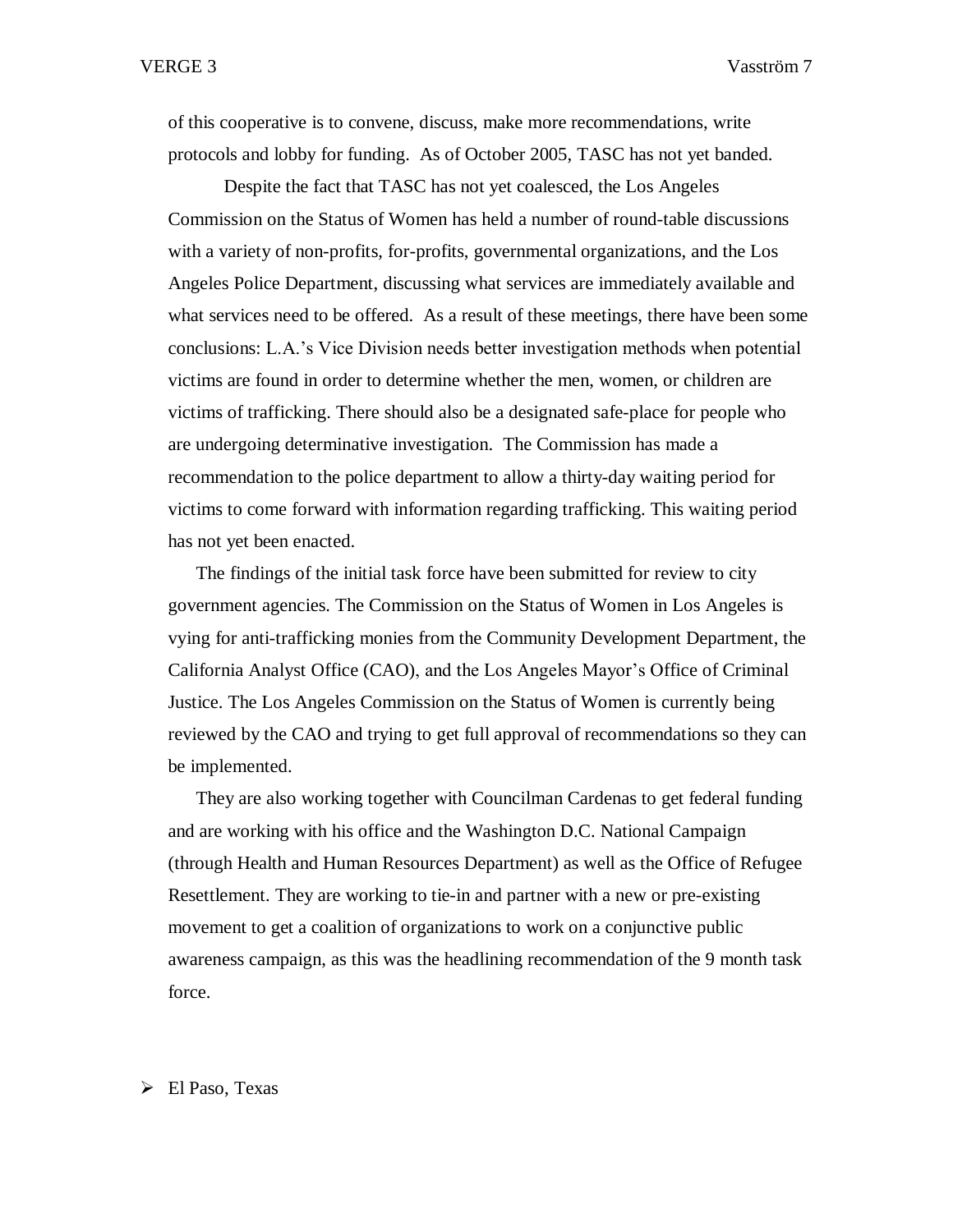In El Paso, a city with a high immigrant population, an anti-trafficking task force has been established. Headed by Sergeant Valencia of the Intelligence Division, it began receiving funding in January 2005. In El Paso, there is a consistently high influx of immigrants coming from Mexico. Often, the immigration is illegal. Sergeant Valencia's primary concern is that there is trafficking of women and children into the United States for forced exploitation that is not being detected. The initial funding came from the Department of Justice (DOJ) through a \$500,000 grant.

According to Sergeant Valencia, \$250,000 went to creating the task force, which is comprised of eight (8) detectives and Sergeant Valencia. A position has been created for a Human Trafficking Coordinator. It is a civilian job and is currently unfilled. It will be paid \$30,000 annually, plus benefits. It is expected to be filled by September 2005. To our knowledge, this is the only city-paid trafficking-specific position in the United States to date. There is also money allocated for a public awareness campaign. A committee has been formed, specifically designed to create memorandums and lobby legislators.

There is no city-funded trafficking shelter. If trafficked women are found, various non-profits in the area work on their behalf: either refugee centers or the Salvation Army. The women may receive some counseling services and temporary job assistance, but it is dependent upon what the Department of Immigration and Customs has to say about the various cases. The El Paso Police Department does not support 24-hour personal surveillance of the non-profits who house the victims, citing alarm systems should be enough protection for the victims from their traffickers.

There is one trafficking victim-specific shelter in the area, but given the sensitive nature of the shelter, no other information is available for publication.

# $\triangleright$  Baltimore, Maryland

When we spoke to the Commission on the Status of Women in Baltimore about the issue of human trafficking, we asked whether there were funds allocated to the combat or the spreading of awareness regarding the problem. We were met with a surprised, "No, we don't have problems with trafficking here."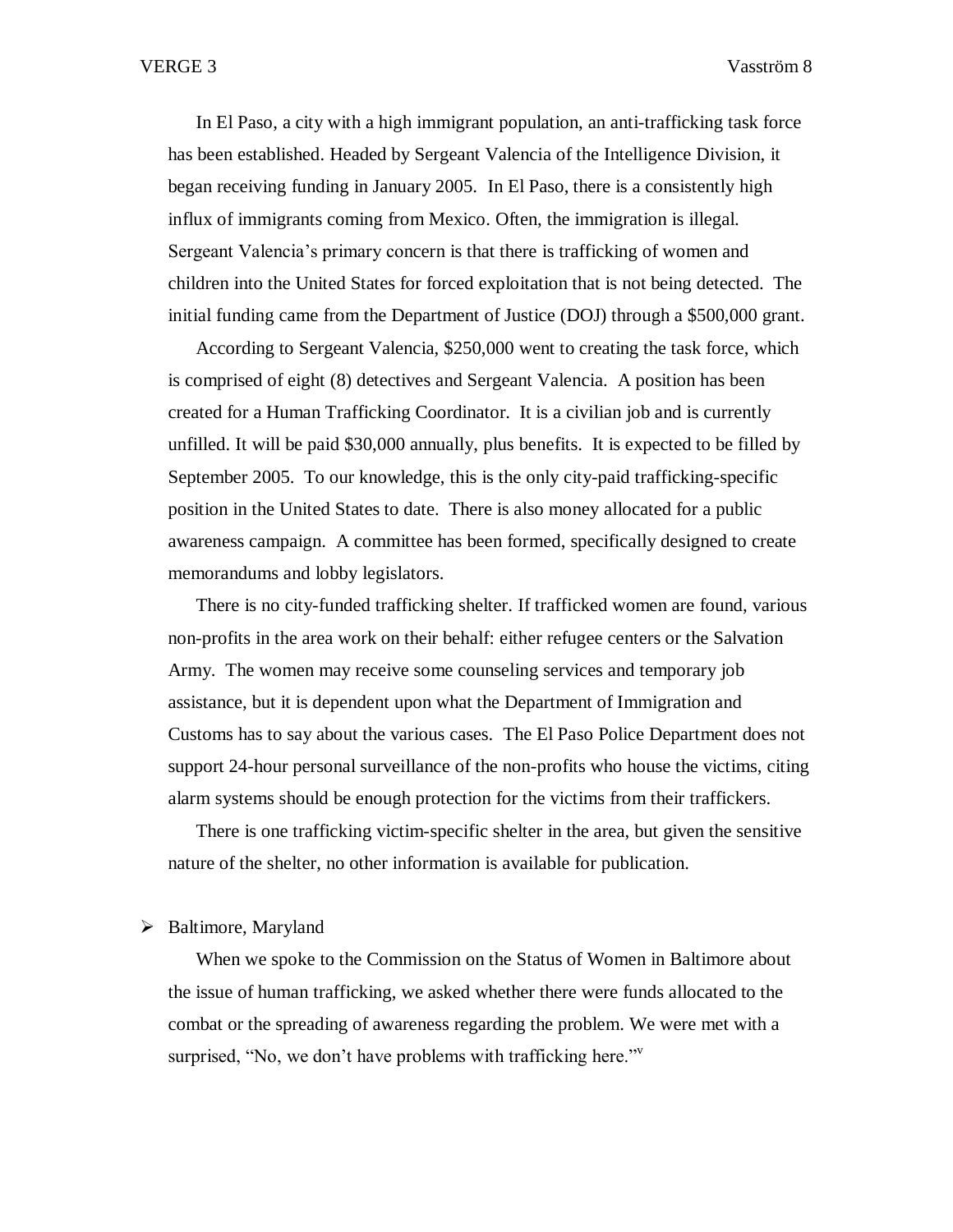The Baltimore Commission on the Status of Women is uninformed in the scope of human trafficking. They are unaware of any trafficking cases within their city or state lines.

## Miami-Dade, Florida

We had a good deal of contact with various departments in Miami-Dade and Florida State. There is no specific program in action to combat or study the rates of human trafficking in Florida or Miami-Dade County. The problem of trafficking, however, is on the radar.

### $\triangleright$  New York, New York

The City of New York does not have any anti-trafficking protocols.

International Organization for Adolescents (IOFA) in conjunction with End Child Prostitution and Trafficking-USA (ECPAT-USA), two non-profit organizations based in New York City, have taken up the anti-trafficking battle. Together, through continued round-table discussions with various non-governmental and communitybased organizations, as well as with members of the New York Police Department, District Attorney's Office, the U.S. Attorney's Office, the Department of Labor, and the Department of Immigration and Customs, they created the *Community Response to Trafficking* (CRT). First published in 2002 and updated in the three years following, it provides guidelines for responding to trafficking victims in New York City. There are five parts to this response, each outlining what to do when facing a potential victim of trafficking. The responses are dependant upon the position of the responder. There is included: Discovery of Trafficking Victim by a Community Based Organization or a Social Service Provider; Discovery of Trafficking Victim by the New York City Police Department; Discovery of Trafficking Victim by a New York City District Attorney; Discovery of Trafficking Victim by the New York State Organized Crime Task Force (OCTF) as part of the New York Attorney General's Office; and Discovery of Trafficking Victim by a Federal Law Enforcement Agency.

Originally funded with a grant from the DOJ in 2002, IOFA received \$200,000 for three years of work to combat the issue of trafficking in New York City. They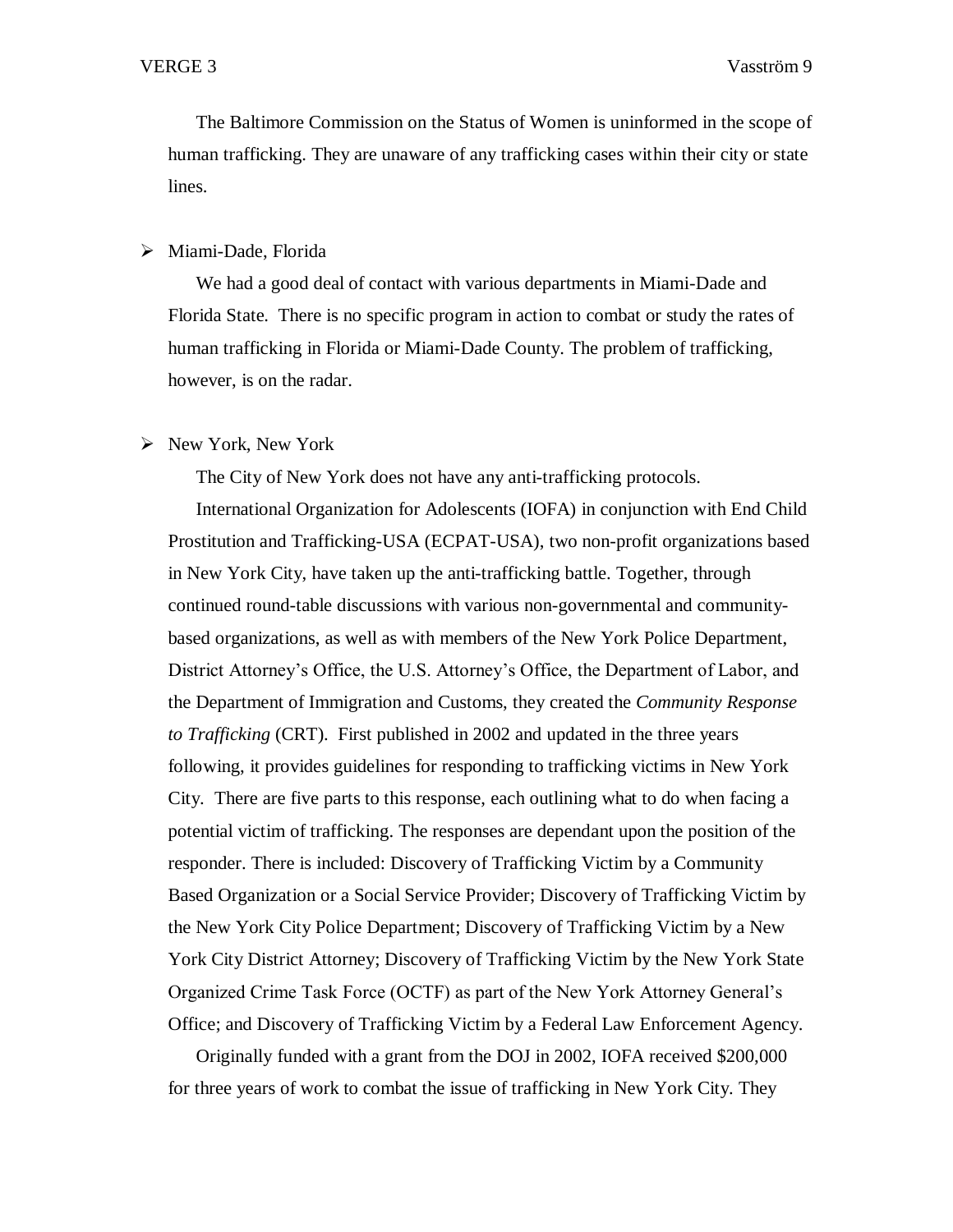have tried to work with the New York Police Department in order to implement the response system the CRT outlines, but it has been difficult to find anyone in the department who is interested in listening to and finding responses to the problem of trafficking. There are three police officers who have shown dedicated interest and attend the regular meetings of round-table discussions. These officers have been active in the working group and have asked to train their own officers. The IOFA is happy about this participation by these upstanding members of the force, but is slightly disappointed that all three members come from the Vice Unit, which deals specifically with sex crimes. As the exploitation of trafficked persons is not only centered in sexual exploitation, this detracts from the need for detection of migrant laborers and domestic servants.

There have been repeat trainings for the Vice Academy, not only by the three involved officers but also by local experts and advocates, who are referred to as "partners" of the IOFA. They are in the process of training more police officers. They also do active culture-specific outreach in various communities. Every year, for the past three years, a different community or neighborhood has been targeted for awareness-building. The most recent community worked with is the South Asian community. The IOFA and their partners work with local groups who have immediate and continued access to the people of various communities.

There are no trafficking-specific shelters in New York City or in the surrounding area. Constituents of IOFA and ECPAT-USA who manage domestic violence shelters in New York have taken victims of trafficking into their shelters as safe-houses, but it is recognized that this is not enough, nor is it appropriate. Domestic violence shelters are not equipped to work with victims of trafficking. There is a need for a traffickingvictim specific shelter in the City and/or State of New York.

IOFA advocates for development of State legislation. As of August 2005, there are no State protocols to combat trafficking or provide services for the victims of trafficking. Proposals have been submitted by the IOFA and other grass-roots organizations to local and state government, but they have yet to be implemented. The IOFA has been submitting the CRT guidelines for the State to follow while developing legislation. The primary fear of IOFA is that there will be a lack of service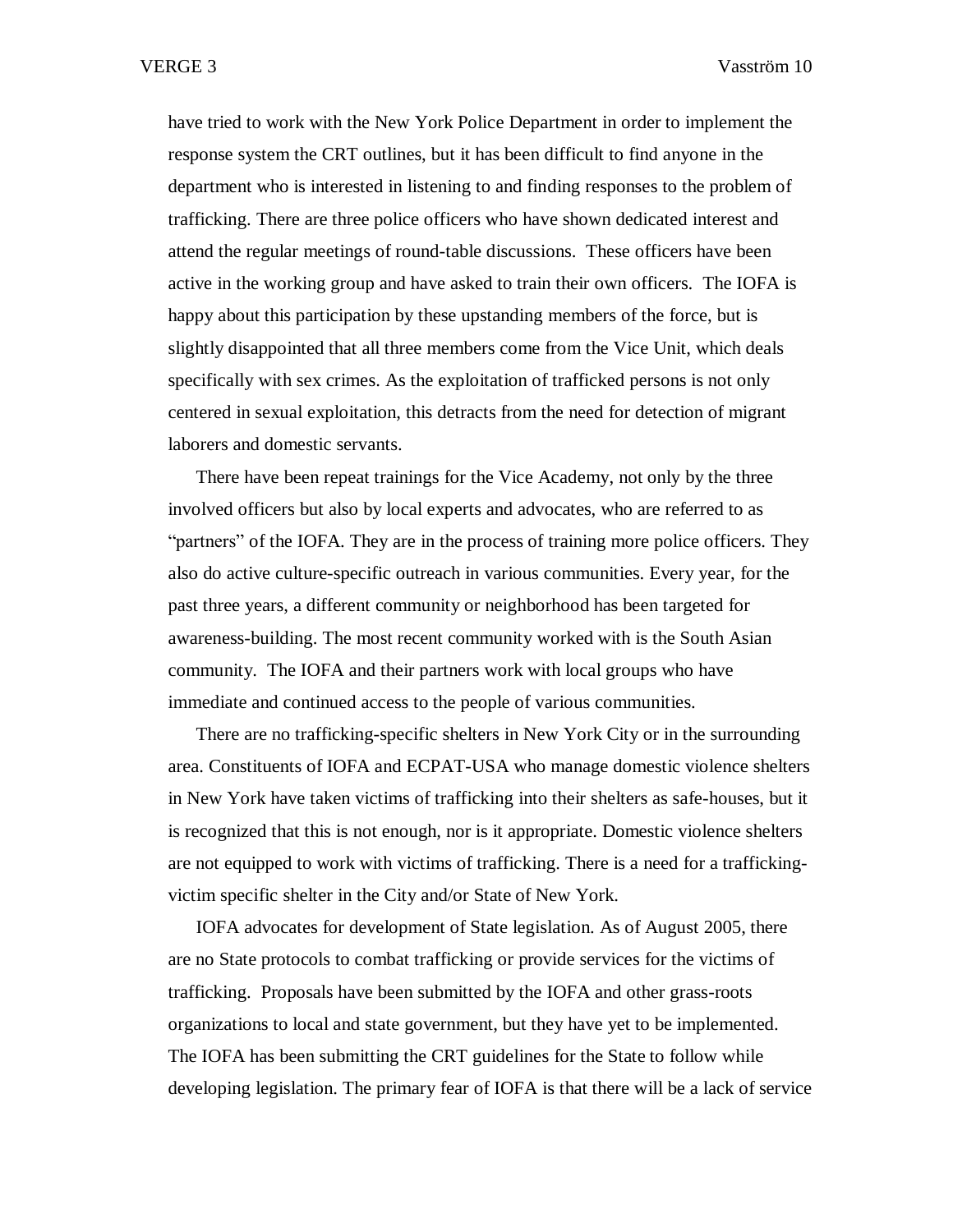provision and, instead, legislation will focus solely on the apprehension and prosecution of the trafficker.

At the end of September 2005, the IOFA will lose its Federal Grant, therefore losing funding to continue with its work on the CRT and other community outreach projects. It is speculated that the Department of Justice granted certain agencies for three years and have chosen to move forward to new ones. There is an explicit fear that funding priority will be given to evangelical groups and big advertisement agencies with little passion and a lack of expert input.

The IOFA would like to receive private funding, which would limit restrictions on the outreach that they provide and the publications they produce. It is the hope of the IOFA to work at more of a grass-roots level in the future.

### **Violence Against Women**

Unlike trafficking, violence against women is a problem that is recognized nationally in the United States. There are domestic violence shelters, advocacy groups, and awareness-raising programs in schools, on billboards, and in train stations. There are classes for men and women who abuse, and psychological assistance for those who abuse or are being abused. There are laws that protect victims from abusers and programs have been created to hide victims who are being pursued. There are also awareness-raising measures being taken regarding rape and sexual assaults, both for women and men who may be the targets of sex crimes.

As trafficking is most often a crime against women (80% of trafficking victims are suspected to be women and children), we thought it would be advantageous to survey the various municipalities we were in contact with about their budgets and crime numbers regarding VAW. We believe it is important to have a grasp on the scope of violence that surrounds females in order to understand the prevalence of the problem in our society so we may further raise awareness and prevent future abuses.

### Los Angeles, California

There is only one person in the Los Angeles Police Department who works specifically on issues of violence against women. We are told that everyone helps, but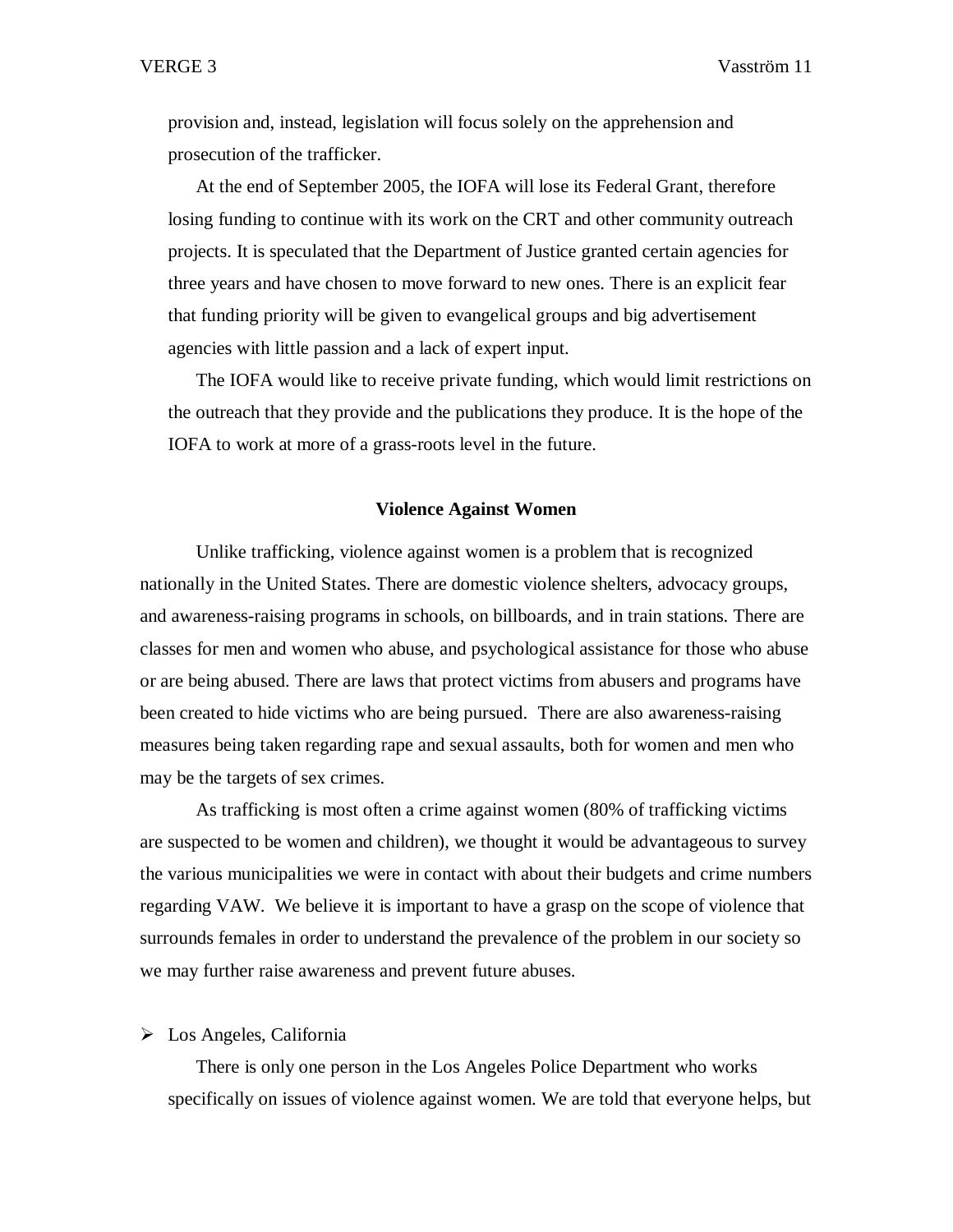there is only one person specifically dedicated to the issue. The funding for VAW is slightly more than \$500,000. Half of this is for violence prevention, ¼ is allocated to various programs and projects, and the other ¼ serves as salary and benefits.

El Paso, Texas

The El Paso Police Department receives funding for Violence against Women programs.

- There are seven case managers who deal directly with domestic violence. There is also a large pool of volunteers who are victims services trained.
- There are three city-funded domestic violence shelters in El Paso.
- The police department received a \$100,000 allocation for domestic violence awareness and combat, as well as \$130,000 for VAW programs in 2005.
	- o From the Office of the Attorney General, they received \$51,000 in an Other Victims' Grant (OVAG).
	- o Also from the Office of the Attorney General came \$75,000 in the form of a VAW Grant.
	- o From the Federal Government, they received \$39,000 for a Victim Coordinator and Liaison Grant (VCLG), and another

o \$53,000 for Victims of Crime Act Grant (VOCA).

 $\triangleright$  Baltimore, Maryland

The Baltimore Commission on the Status of Women receives a mere \$10,000 annually from their city. They previously had \$500,000 in annual city grants, but it was determined that the Baltimore Police Department was not receiving enough funding, so the grants to the Commission were cut.

All the Commissioners are volunteers. There is only one paid position. They offer no direct services to women in Baltimore. They are in desperate need of sponsors. Recently, a Friends' Group was created to fund a domestic violence awareness-raising seminar. The seminar was a success and there were a number of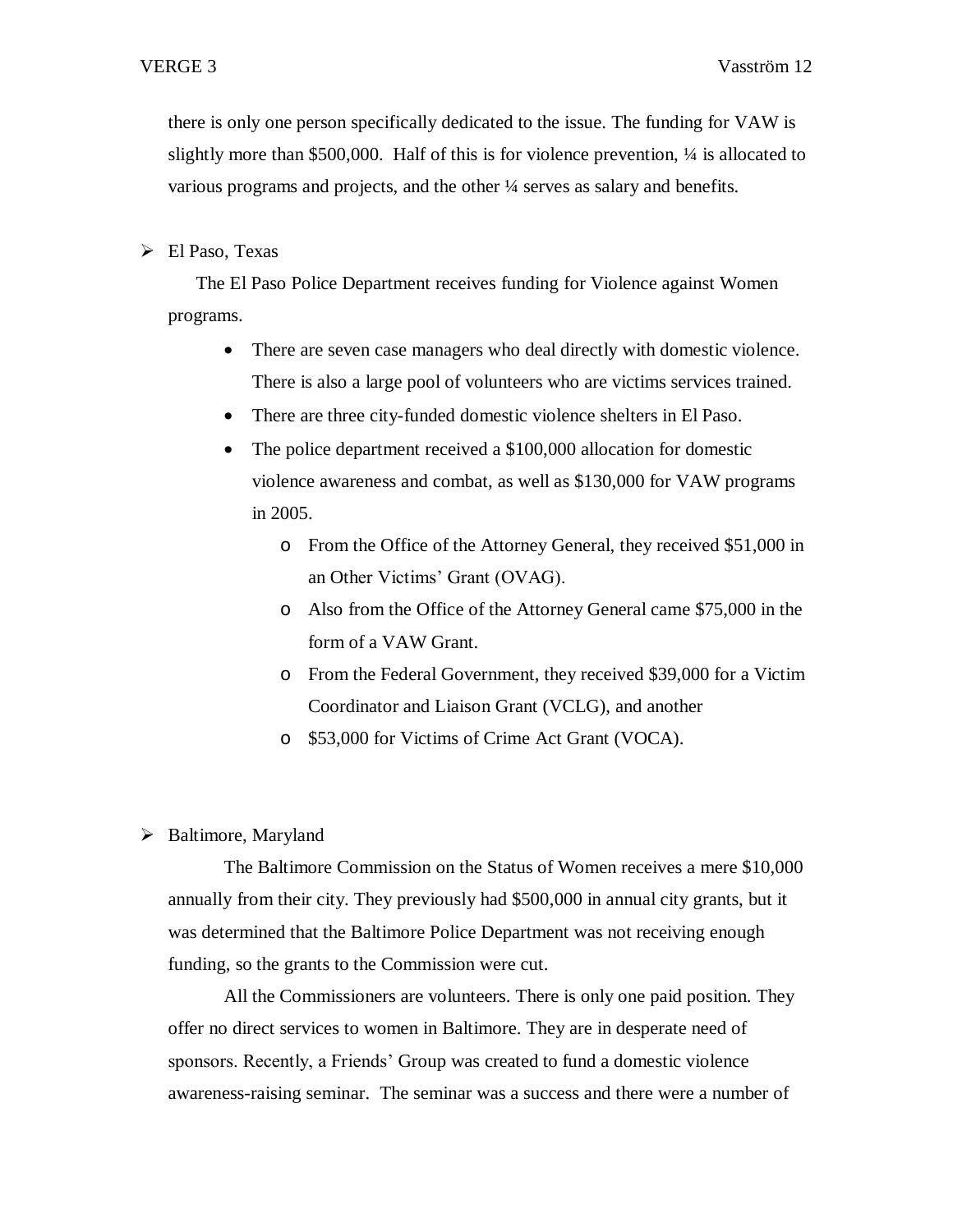donations made, including toiletry baskets for women admitted into local domestic violence shelters. The idea of the baskets was to give displaced women some comfort and welcome, receiving a basket of personal commodities upon their entry. But because the domestic violence shelters in Baltimore are so poorly funded, most baskets were dismantled in order to stock communal shelves.

According to the Baltimore Police Department, there are 5 city-funded Domestic Violence shelters in the area. There are also a number of private and nonprofit domestic violence agencies and shelters in the greater Baltimore region.

#### Miami-Dade, Florida

When we spoke to the Department of Children and Families (DCF), we were told that they allot the Violence Against Women grants in Florida. They are mandated by Congress to allocate money to prosecution efforts, law enforcement, victims, and court officer training. According to Kim Musgrove of the DCF, 25% of the money distributed goes towards prosecution, 25% towards law enforcement, 5% towards the courts (to enhance Criminal Justice Unified Family Court concepts regarding domestic violence), 30% to the victims and their services, and 15% is discretionary. We were told that they do not receive as much money as is needed to combat statewide domestic violence, but they did not tell us exactly how much they receive annually.

In the police department, the DCF funds positions for detectives, investigators, training, and equipment such as digital cameras, uniforms, and vehicles, but do not fund for guns, ammunition, tazers, or clubs. They also fund non-governmental and non-profit agencies who work against sexual and domestic violence.

Recently, the DCF funded a sweep of domestic violence warrants. Those targeted were people who had outstanding domestic violence warrants as well as DV offenders who had violated court-mandated restrictions. The sweep was executed by a Domestic Violence Enforcement team, much like a SWAT team, in areas with high violation and outstanding warrant rates. The officers were outfitted with jackets with 'Domestic Violence Enforcement Team' emblazoned on the backs.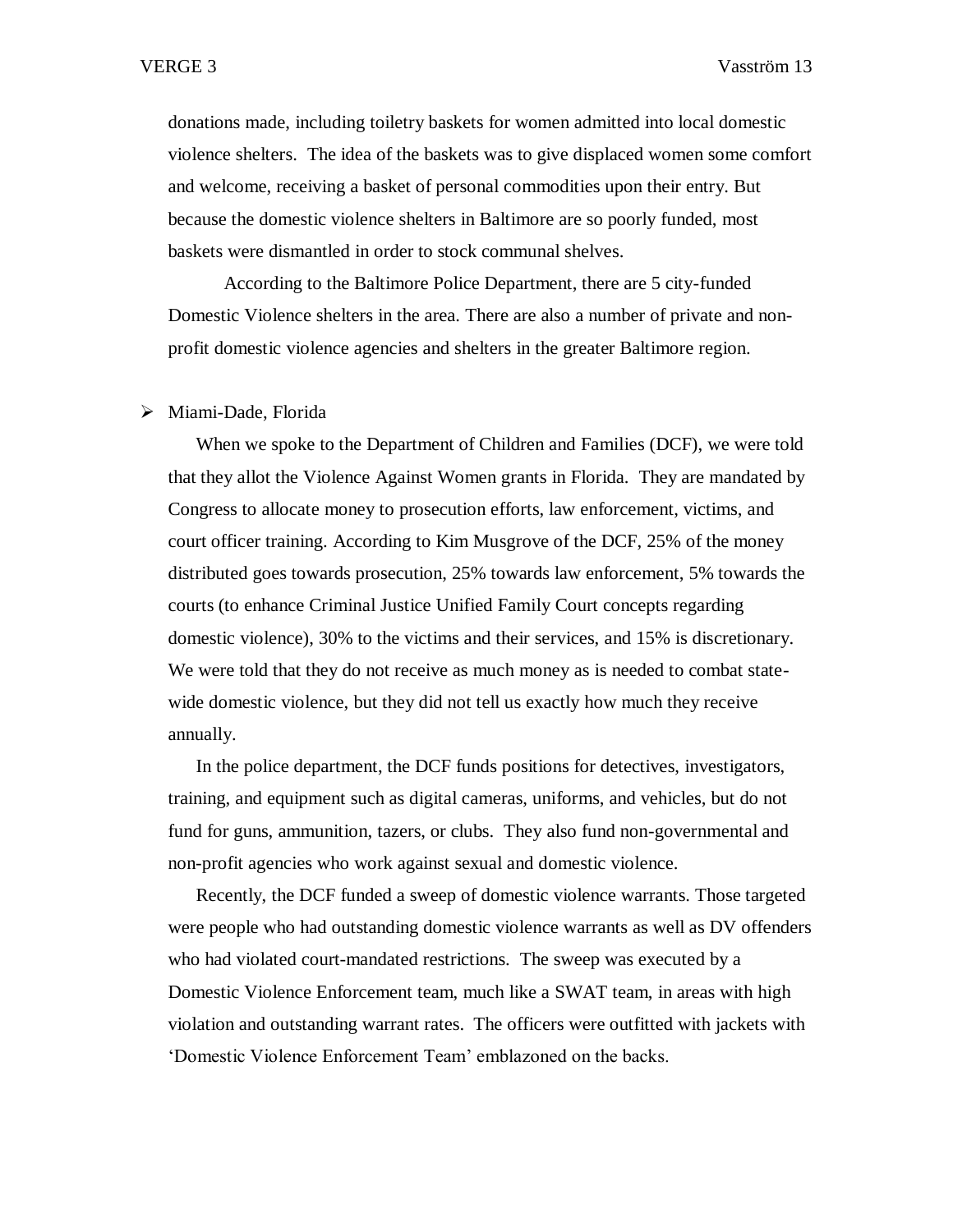The Florida Commission on the Status of Women, which was established in 1995, received \$5 million in funding this year. This is less money than received in previous years—such as the \$7 million received in 1997. The Commission awards money to various state-wide and city-based organizations. Depending on what the organization is and what they are combating, as well as the quality of their proposal and application, they are awarded varying amounts of money, from \$50,000 to \$150,000 respectively. Statewide organizations receive higher dollars. Domestic violence, in 2005, has been allocated \$1 million. Sexual violence has received \$132,000; prosecutor training: \$138,000; and \$24,110 has gone to training judges.

The Florida Counsel against Sexual Violence (FCSV) is the department that deals with trafficking issues. This is seen through funding of efforts against child abuse, as well as providing service to women. They are not permitted by law to advertise in schools or camps unless they are collegiate. The FCSV is a non-governmental association.

 $\triangleright$  New York, New York

After a number of failed phone attempts to gather statistical and economic data regarding violence against women, a request was sent to New York in early July 2005, asking that statistics and information regarding VAW be sent to the Department on the Status of Women. We have yet to receive this information.

## **Challenges**

Overall, we had great success dialoguing with various members of different municipalities. We acquired a good deal of data and expanded our knowledge of the various advancements taking place around the United States. However, we were met with some difficulties when accumulating the data for presentation in this report.

It was very hard to secure information from New York. We called a variety of city departments and resources in the hope that someone would talk to us about the issue of human trafficking in New York City. We were met with line transfer after line transfer until we were faced with the inevitable line disconnection. For two months we tried to secure information from this municipality to no avail. The New York Police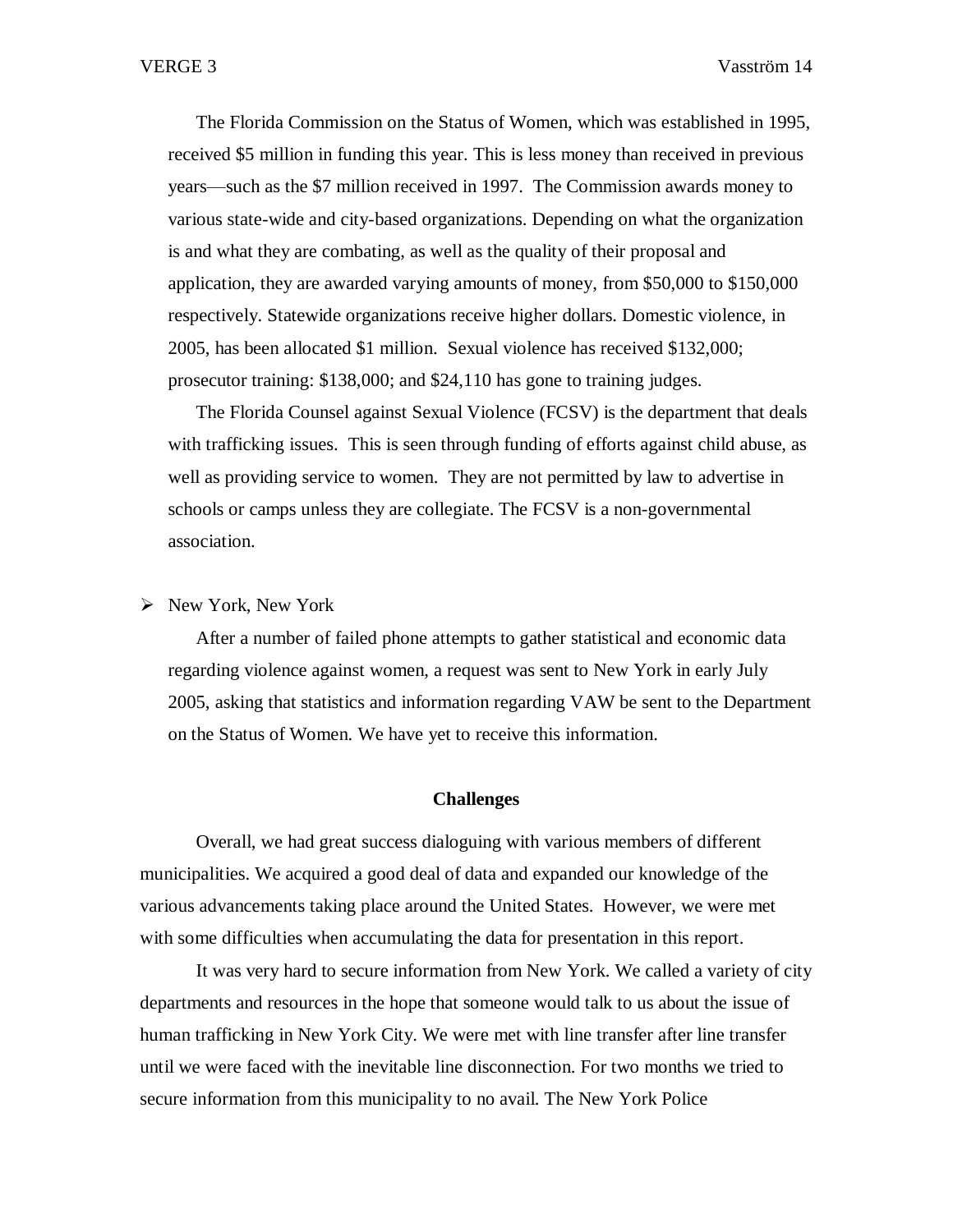Department's Crime Analysis Bureau suggested that we write a letter of request for violence against women statistics, but were told that it would take at least three months to process the request and gather the information we required. We have yet to receive said information. After two months of trying to get in touch with someone who would speak to us about trafficking, we managed to get in touch with IOFA who gave us a comprehensive overview of the pursuits of the City as well as community-based organizations. We were unable to secure any information regarding violence against women in the New York City metropolitan area. It is unfortunate that IOFA is not Cityaffiliated. We believe conjunctive work with IOFA would be of great benefit to New York City.

It was extremely difficult to obtain comprehensive gender analyses when gathering records of violence statistics. Many cities have abandoned the recording of the statistic, which is counter-active to the study of violence against women. If the gender of the perpetrator and the victim is not recorded when documenting a domestic violence case, how is the study of domestic violence going to be advanced? If the gender of the perpetrator and the victim is not recorded in a reported sexual assault or violence case, how can we gauge the rate of increase in sexual violence against women perpetuated by men, against women perpetuated by women, against men perpetuated by women, or against men perpetuated by men? These are four factors that must be taken into account; otherwise, the study of gender violence in the United States is moot.

The third problem we experienced was the documenting of trafficking victims who have been recovered in various municipalities. The trafficking of persons is something that is not widely recorded on official books. This is not necessarily intentional, as many women are mistaken for prostitutes and criminalized as such, which leads to a skew in the recording of prostitutes while the problem of trafficking is left ignored. In Los Angeles, a record of trafficking is maintained, but it is not recorded based on the number of victims. Rather, it is based on the number of trafficking cases that appear in court. Numbers of women can be grouped into one case, so instead of 30 instances of trafficking that 30 victims may represent, they are recorded as a single statistic. This is counteractive to our pursuit, as it minimizes the frequency of trafficking and significantly reduces the numbers of documented victims.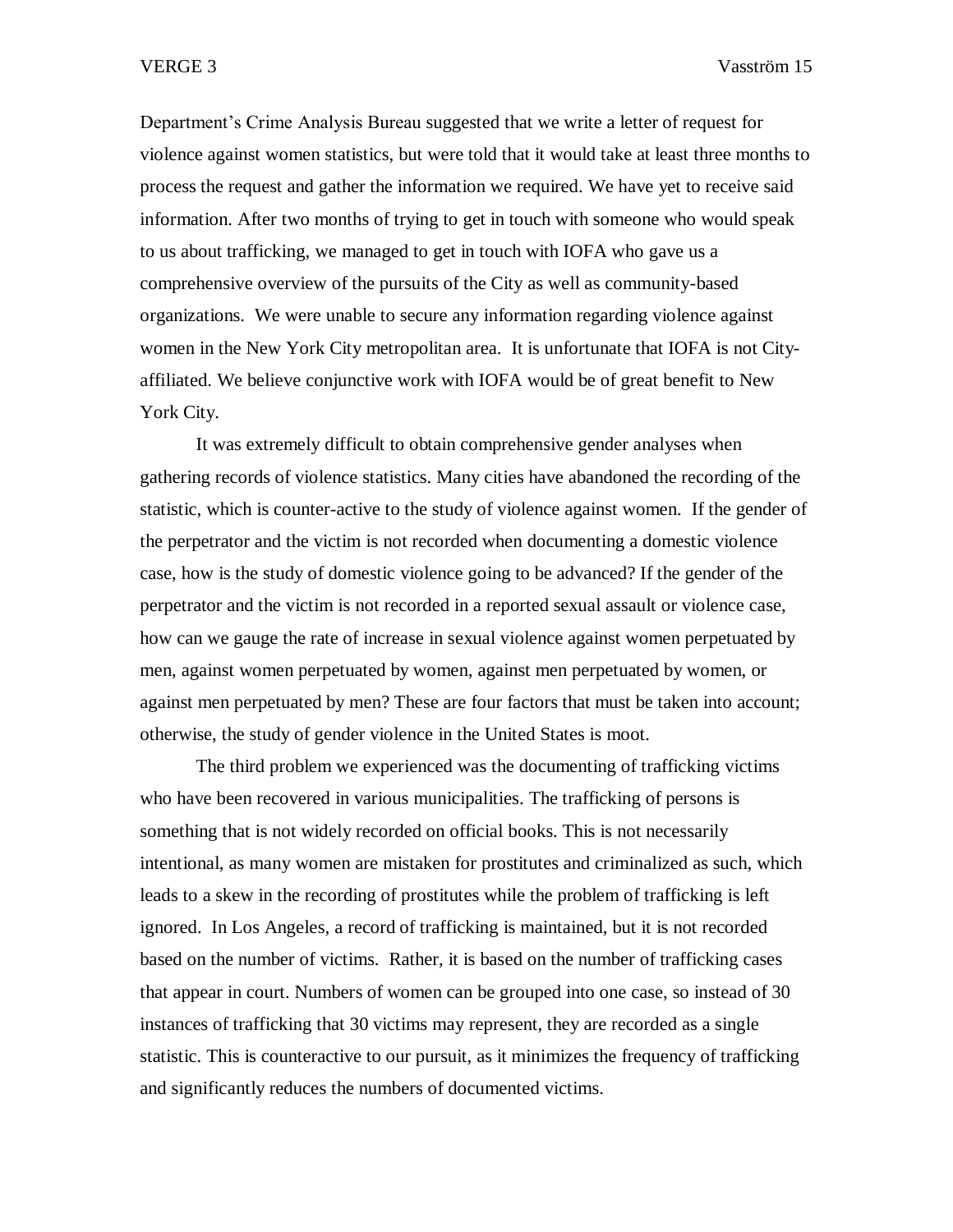#### **Recommendations**

We, at the Department on the Status of Women of the City and County of San Francisco, believe there are four essential steps that must be taken if the fight against human enslavement is to prevail. First, there must be an established trafficking victimspecific shelter created to serve women and children recovered from exploitative situations. Second, a broad public-awareness campaign needs to be developed and launched. Third, a comprehensive policy needs to be instituted either in the City of San Francisco or the State of California. There is no excuse for a lack of policy regarding the victims and survivors of human trafficking. Last, we believe regular round-table discussions should be held between non-governmental organizations, various city departments who have potential concern with the subject of trafficking (Department on the Status of Women, Department of Human Rights, Department on Children and Families, San Francisco Police Department, etc.), non-profits and for-profits. A collaboration of efforts is always stronger than a one-person team.

After much consideration, it is our recommendation to have a "victims of trafficking"-specific shelter in San Francisco. This shelter should be removed from highly-populated areas as well as areas of distinct affluence and other areas of potential danger to the survivors. This is for a variety of reasons:

1. Highly populated areas make for a less safe environment. There is a greater potential for new activity to be noticed. Take, for example, Saint Brigid Church on Van Ness Avenue. It is a massive church, unused, sitting on a central San Francisco highway. It is a location we considered briefly as a potential housing spot, as many of the people brought into the United States for exploitation subscribe to a Christian belief system of some denomination, which makes the church advantageous to their comfort level. However, because there are high rates of traffic directly outside the church due to daily commutes, new activity is likely to be noticed. This endangers the confidentiality and safety of the survivors housed. Traffickers, if not in custody, sometimes search for their victims in order to bring them back to captivity. It is of utmost importance to ensure the safety of the survivors.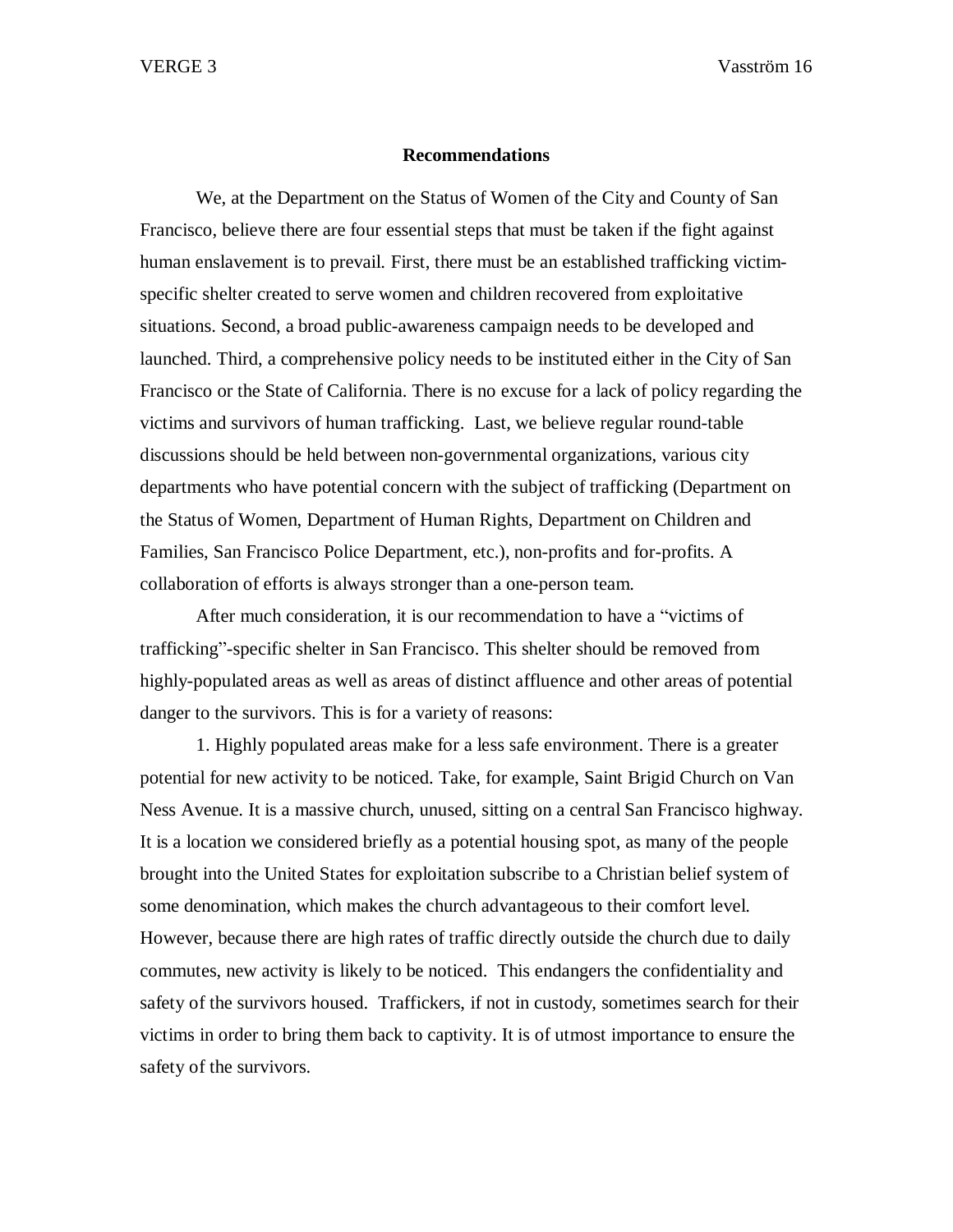2. Areas of affluence are not likely to be accepting of a shelter. There is a tendency in areas of affluence to want to preserve the sanctity of their neighborhood; this includes ensuring the blocking of "undesirable neighbors." Real-estate in San Francisco is expensive and there is a wanton desire to maintain property values. A shelter may endanger the value and therefore would be duly rejected at a planning meeting. There is also issue with mandatory planning meetings, as announcing the purpose of the shelter to the public would jeopardize the security of the survivors.

3. Areas of distinct poverty or shelter embedded in areas of strong minority population are also poor choices when planning for a trafficking shelter. There is no way to know where the highest constituency of trafficked people is going to come from; therefore, we do not know how safe any communities are. Our greatest interest is to avoid putting the victims in *any* potentially harmful situations. As traffickers often appeal to members of their ethnic communities, it is possible that they will keep the victims somewhere within said community. Therefore, it is best if a shelter is not placed in a strongly ethnic neighborhood.

We recommend utilizing some of the abandoned buildings that exist on the Presidio Trust's property. The Presidio would be an invaluable location to those rescued. There are a number of advantages to a shelter being in such an area:

1. It is quiet, removed from city sounds and life. It would provide a comfortable environment for recovery.

2. Many of the buildings are old army barracks. This means there are separate rooms in which the survivors could be housed. It has been found that victims of trafficking (specifically sex trafficking) do not, under any circumstances, like to be housed in a communal setting (i.e. living with multiple girls in one room). It is reminiscent of their captivity, and that is something we want to avoid.

3. "The Trust's charge is to maintain the Presidio's natural and historic resources to best serve national—not local—interests," so says an online real-estate journal.  $\frac{v_i}{v_i}$  The issue of sex trafficking is an international—and national—problem. Those who are rescued are not necessarily foreign nationals. There is a problem in the United States with domestic sex trafficking as well. Therefore, the shelter would serve the interests of the Presidio Trust.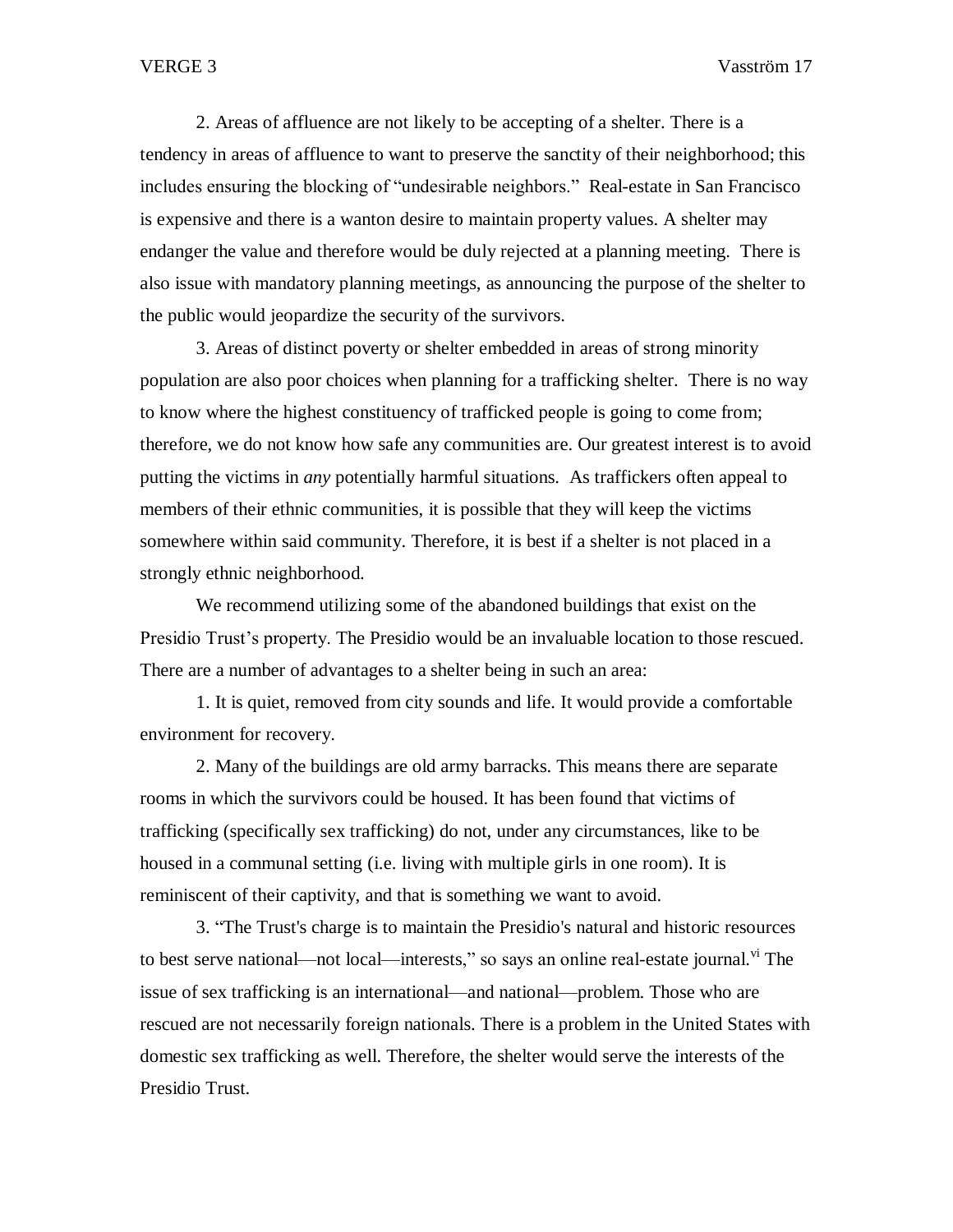4. Chrissy Field is accessible, providing for a relaxing place to take walks when the survivors are comfortable and safe.

There are a series of components that will need consideration beyond the location of the shelter, but we believe finding and securing a location to be of the highest importance, as it is the comfort and care of the survivors.

Although the examples provided pertain specifically to victims of sexual exploitation, it is of integral importance to note that the shelters *can* and *should* cater to all exploited victims of trafficking, whether it is sexual, domestic, factory, or field.

It is the second recommendation of the Department on the Status of Women to create a public awareness campaign. As seen with Operation Gilded Cage, which was executed July 1, 2005, the public often notices the activities of its neighbors. A number of the Korean women recovered were housed in an affluent apartment complex in San Francisco. The tenants in the complex complained to management about prostitution in the building. The management ignored the complaints. It is our assertion that if the tenants were more aware of human trafficking and the signs of sexual exploitation, they would have taken different steps, such as contacting the San Francisco Police Department in addition to complaining to management.

It has been noted that employees, managers, owners, and patrons of neighboring stores to massage parlors take notice of the clientele who frequent the establishments, as well as of the employees and various visible activities. Massage parlors are often considered havens for prostitution. Because prostitution is so "commonplace," it has become an issue to report out of annoyance and inconvenience, as opposed to an issue to report out of concern. It is our belief that if the public were more aware of the horrific abuses and blatant slavery, as opposed to personal choice out of "immigrant need," there would be more reports and higher concern for the welfare of the massage parlor employees.

It is our recommendation to work with audio media as well as visual. It is possible that some victims have access to the radio. We recommend public service announcements in a variety of languages be submitted to various radio stations for broadcast. Many victims of trafficking are told repeatedly that if they leave, they will be picked up and arrested by American police officers. It is important that we explore any avenue to get the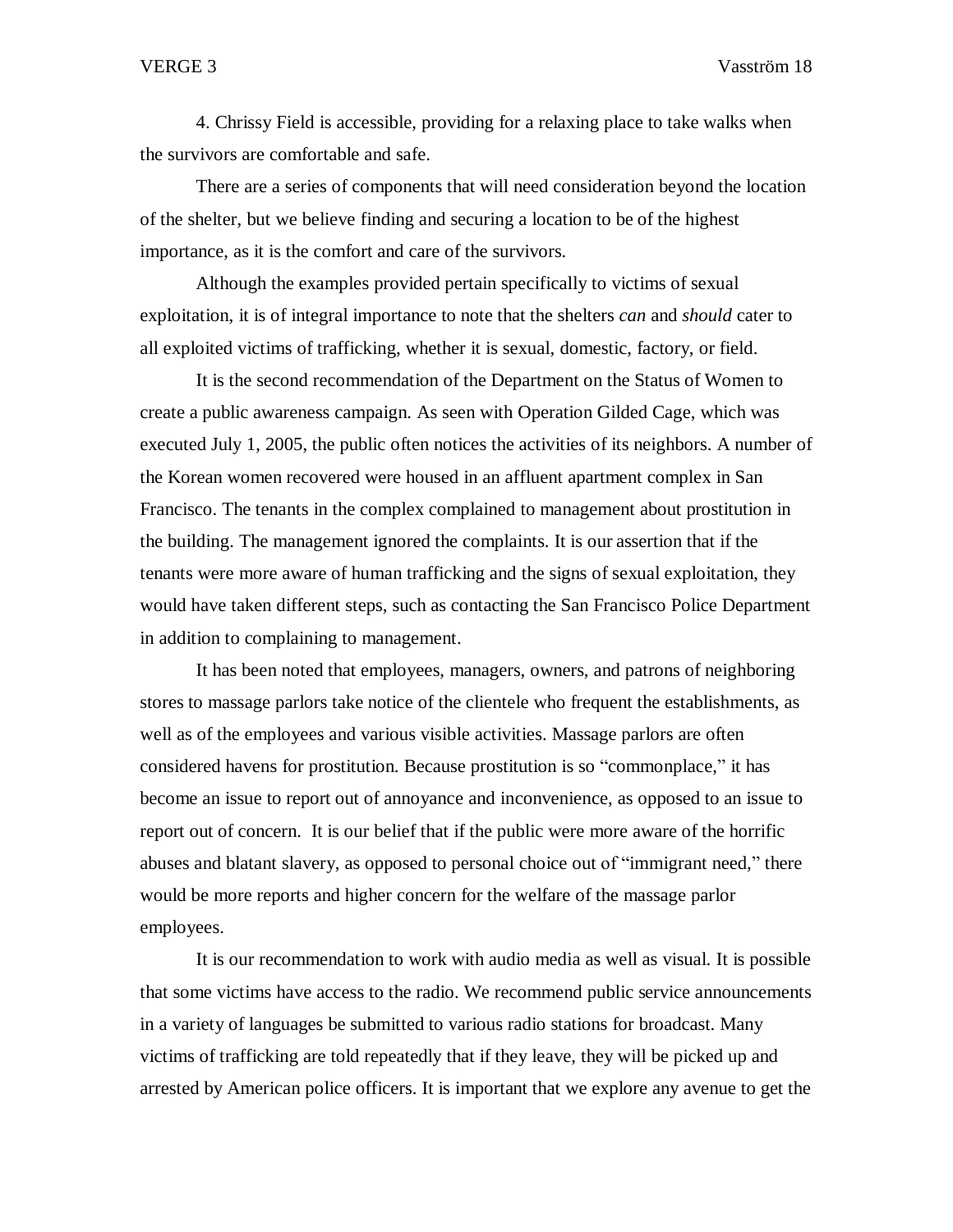word to them that they will not face criminalization if they escape and come forward. Many victims are not bilingual, so broadcasting in the languages of those most often discovered to be trafficked in the Bay Area would be of strong benefit. We recommend submitting the broadcasts to stations that appeal to specific ethnic populations, in the hope that we may reach the victims through familiar avenues.

It is also important to have visual media available catering both to the literate and illiterate, people who read English and other monolingual peoples. We recommend various languages such as Korean, Thai, Russian, and Spanish.<sup>vii</sup> This can come in the forms of billboards, signs on the side of buses, signs lining the upper inside advertisement walls of local buses and electric transit, signs in Bay Area Rapid Transit stations and on BART trains, or posters in convenience stores. It can come in the form of flyers, handouts, or brochures. The important piece is that people become *aware*. Included in this media should be basic facts about trafficking: how many people are suspected to be brought into the United States each year, how many people are women, how many are children, how many are engaged in sexual slavery, how many for migrant and domestic labor, who tends to contribute to the exploitation, where the victims are typically kept and/or found, and what people can look out for. It is a lot of information, but it is all crucial information for the understanding of the public. Even a loose-leaf page or pamphlet in the *San Francisco Chronicle* or the *San Francisco Bay Guardian* would be beneficial, as it reaches so many people across the Bay Area.

It is important to reach out to victims, as well as the public, any way possible. If somehow word can reach the exploited that they do not need to fear the City the way they fear their captors, there may be a greater opportunity for escapes and first-hand reporting.

It is our third recommendation to create policy regarding the trafficking of human beings for exploitation, the protection of the survivors, and the prosecution of the traffickers, the buyers, and the "johns". We would prefer to see this policy enacted Statewide, but it is the history of San Francisco to enact policy before many other jurisdictions. To initiate a strong and comprehensive anti-trafficking policy in San Francisco would add to the positive measures the City has taken in past years to initiate and maintain universal healthy living.